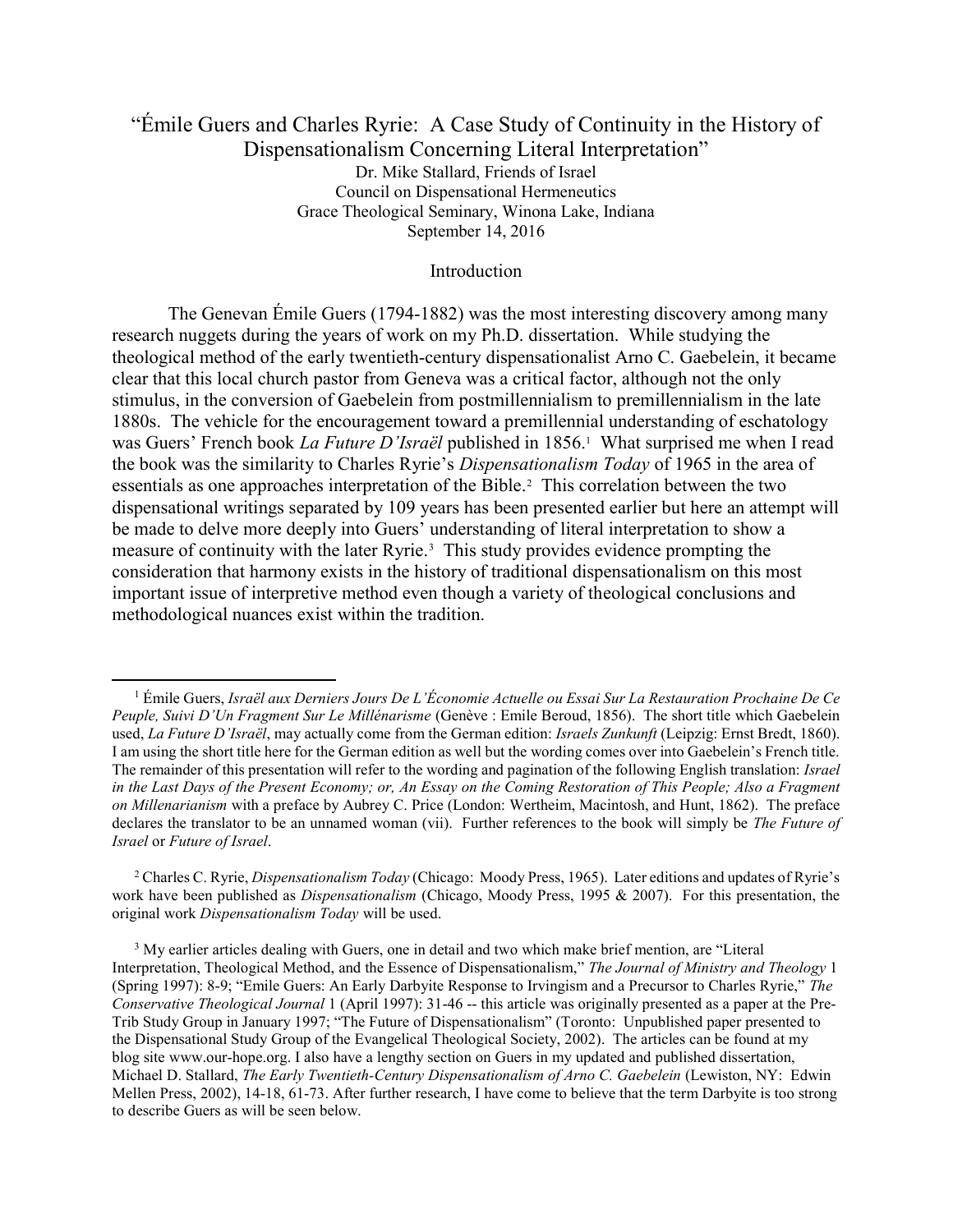Guers' name shows up on the historical landscape in Geneva in the second decade of the nineteenth century.<sup>4</sup> He was one of two students who refused in November 1816 to participate in censuring a former student of the seminary due to a scathing attack that student wrote criticizing the Established Church (Reformed), that is, the Protestant pastors in Geneva, many of whom taught in the school. Apparently, the Enlightenment and the French Revolutionary spirit had sadly dismantled to some extent the orthodoxy of John Calvin's home.<sup>5</sup> The main issue appears to be the deity of Christ. Guers stood for the orthodox view of Christ and against a form of Arianism present in Geneva among many of the Protestant leaders. Eventually, he was forced to leave the seminary and, on the outskirts of the city, helped to start a church or assembly at Bourg-de-Four.<sup>6</sup>

 Two decades later John Nelson Darby came to Geneva in late 1837 and spent time teaching and assisting at Guers' church off and on for over two years.<sup>7</sup> In the author's preface to The Future of Israel, the writer notes that his thoughts recorded in the book had "been gradually" developing since the year 1831. Six or seven years later the most striking features of the Essay now published, were completely fixed and framed in his mind."<sup>8</sup> The time frame cited by Guers shows that the finalization of his thoughts on the interpretation of biblical teaching concerning Israel came about just before and during the time Darby appears and ministers in Geneva. This is probably not a coincidence. No doubt Darby had a strengthening effect on Guers in this area.

 Guers clearly demonstrates, however, that the relationship with Darby is not as a student receiving instruction from his master. The older Guers and his "brethren" church predate Darby and the Plymouth Brethren by virtually a decade. In fact, in the preface to The Future of Israel, Guers gives Benjamin Newton credit as the "most eminent author of this literalist school in England."<sup>9</sup> Darby is not mentioned in this regard.<sup>10</sup>

<sup>6</sup> Bourg-de-Four is a place now within Geneva proper. The origin of its name is unknown. The name of the church simply shows the location of the meetings. Sometimes the church was referred to as *petite église* or the "little church" which met at Bourg-de-Four (Stunt, From Awakening to Secession, 45).

<sup>7</sup> Stunt, From Awakening to Secession, 307. The visit of Darby to Geneva in 1837 and his connection to Guers and the Bourg-de-Four assembly is confirmed by Baron H. de Goltz, a contemporary critic of Darby, Irving, Guers, and the separatist movements. See Baron H. de Goltz, Genève Religieuse au Dix-Neuvième Siècle (Geneve: Henri George, 1862), 452.

<sup>8</sup> Guers, Future of Israel, iii.

 $\overline{a}$ 

<sup>9</sup> Ibid., n. 1. It is literalism that is the core of Guers' view of prophecies about Israel as our discussion will show.

<sup>&</sup>lt;sup>4</sup> For the details about Guers and the situation in Geneva at this time in history, see Timothy C. F. Stunt, From Awakening to Secession: Radical Evangelicals in Switzerland and Britain 1815-35 (Edinburgh: T & T Clark, 2000), 25-49.

<sup>&</sup>lt;sup>5</sup> Note that it is about this same time that independence from France is regained in the aftermath of Napoleon and the Congress of Vienna (1814-15).

<sup>&</sup>lt;sup>10</sup> Darby and Newton were to split in the 1840s over the timing of the rapture. The most complete analysis of the relationship of Darby and Newton may be found in Jonathan D. Burnham, A Story of Conflict: The Controversial Relationship between Benjamin Wills Newton and John Nelson Darby, Studies in Evangelical History and Thought (Eugene,OR: Wipf & Stock, 2006).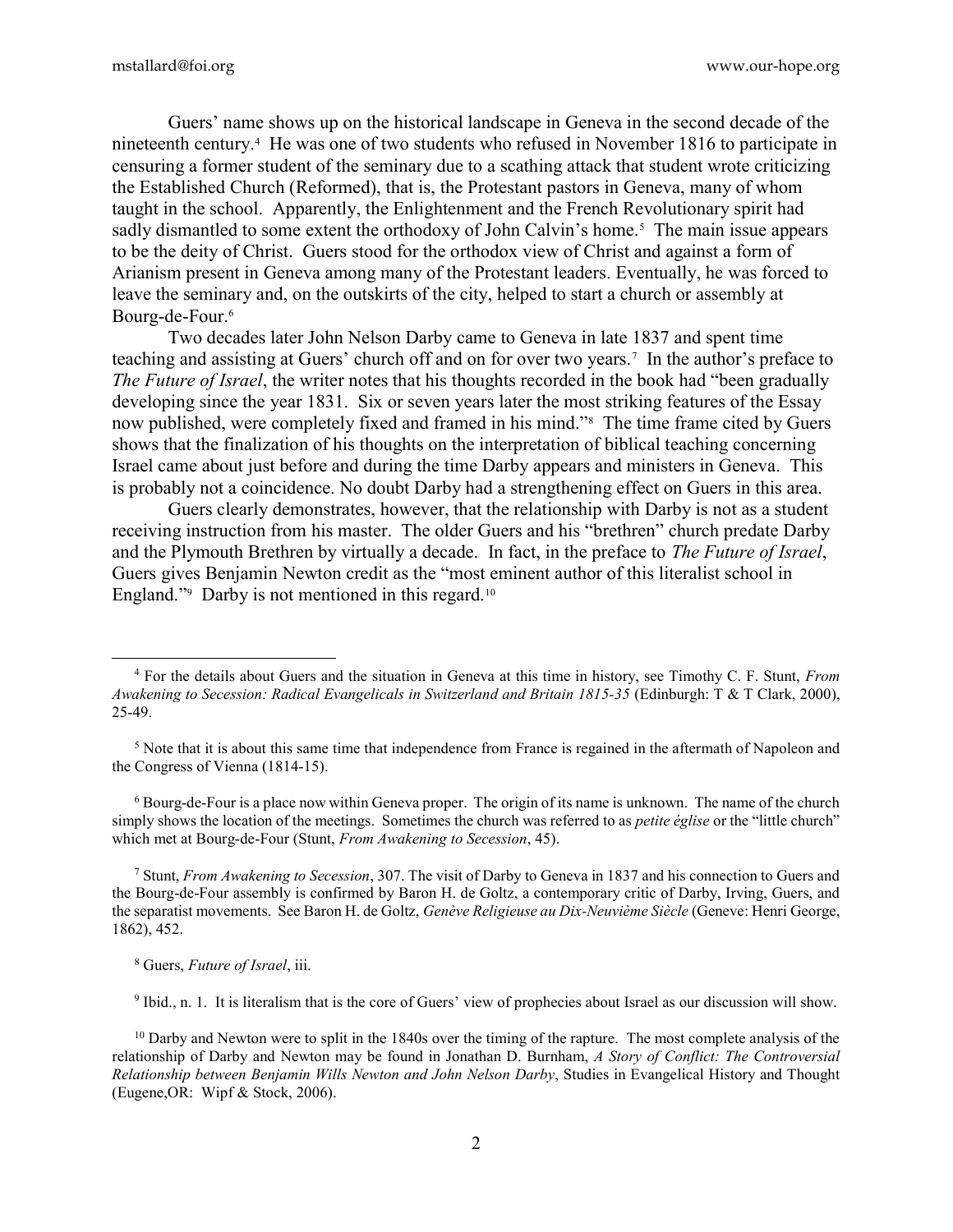Another line of evidence showing that the interpretive methodology of Guers was not simply "handed down" by Darby can be found in two letters written by the Genevan pastor published as a booklet entitled *Le Littéralisme Dans La Prophétie*.<sup>11</sup> Responding to the charge that he was a champion of the "Darbyite system," Guers explains, "He gives me in this more honor than I merit."<sup>12</sup> Then with exactitude, the Genevan pastor lays out the historical facts as he knows them: "Literalism, with its chief applications to prophecy, existed long before Mr. J. N. Darby, or Mr. B. W. Newton, and before me. It is also as ancient as Christianity. We have used it [literalism], each one in his manner, but we did not create it. It is the interpretation of evangelical Anglican authors who, in 1828 or 1829, directed my attention to this important subject."<sup>13</sup> In frustrating fashion, he does not name those other Anglican authors! He goes on to say, however, that "the most salient traits of this work were formed and arrived in my mind before there was a question of Darbyism."<sup>14</sup> Finally, citing the apostolic injunction to "examine" all things and retain that which is good," Guers' evaluation is that "I have done this myself for the writings of the Plymouthites as for the others, and I have taken some fruit."<sup>15</sup>

 In light of this testimony from Guers (for which there is no reason to cast doubt), at best the relationship between Darby and Guers should be considered reciprocal. Darby's presence and influence cannot be dismissed but it cannot be considered the starting fire for Guers' thinking. Apparently, the literal interpretation of the Bible, especially in prophecy, was being discussed by all segments of radical evangelicalism in the post-war decades as Europe is being put back together. A strengthening of views, especially about Israel, is taking place due to the crosspollinated discussions. In the end, it is safe to affirm that Guers is clearly among those in the vanguard of the rediscovery of the Jewish nature of the Bible that came to be known later as modern dispensationalism.16 Moreover, it is impossible to limit literal interpretation to one small Darby stream. The post-Napoleonic environment of 1815-1840 can be characterized partly as dissident evangelical groups finding each other. Methods of Bible interpretation were clearly in the air and on all their minds. They are asking the right questions.

<sup>12</sup> Guers, *Littéralisme*, 3.

<sup>13</sup> Ibid., 4.

 $\overline{a}$ 

<sup>15</sup> Guers, *Littéralisme*, 4.

 $16$  See Mike Stallard, "The Rediscovery of the Jewish Perspective of the Bible" in The Gathering Storm: Understanding Prophecy in Critical Times, gen ed. Mal Couch (Springfield, MO: 21st Century Press, 2005), 57-71.

<sup>&</sup>lt;sup>11</sup> Émile Guers, *Le Littéralisme Dans La Prophétie: Lettres à M. Le Pasteur F. Bertholet-Bridel* (Geneve: Emile Beroud, 1862). Note that this publication came out the same year as the English translation of The Future of Israel and six years after the French edition. In part, these two letters are responses to critics of Guers' book. English translation of portions of Le Littéralisme Dans La Prophétie for this presentation are this writer's work.

<sup>&</sup>lt;sup>14</sup> Ibid. The beginning of the quote comes from Guers' own reference back to his work *The Future of Israel*. However, that work does not mention Darby. Here in Littéralisme he confirms that he was not force fed from Darby's hand. This fact, however, does not rule out Darbyite influence on Guers in nuancing details. See also Michael J. Svigel, "The History of Dispensationalism" in Dispensationalism and the History of Redemption: A Developing and Diverse Tradition, gen. ed., D. Jeffrey Bingham and Glenn R. Kreider (Chicago: Moody, 2015), 75-76.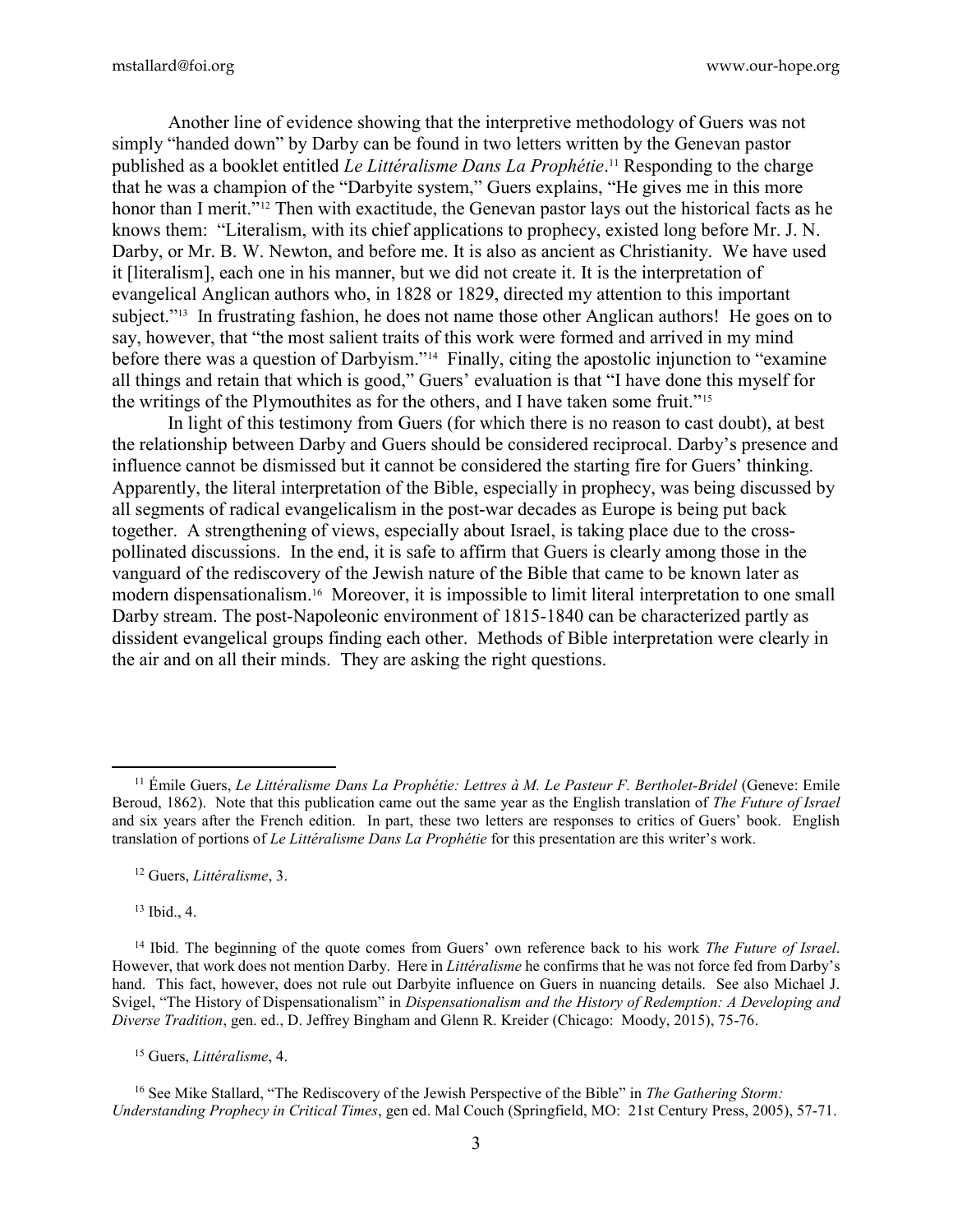Overview of Guers' Interpretive Method and Comparison to Ryrie

# Émile Guers

After an initial chapter in *The Future of Israel* on why Christians should be interested in Israel and Bible prophecy, the Genevan pastor turns to "General Principles Which Should Guide Us in the Study of Prophecy."<sup>17</sup> A simple listing of these three principles is quite instructive:

- 1. Literalism
- 2. Diversity of classes and privileges in the entire body of the redeemed Israel must not be confounded with the Church
- 3. Literal value of the word  $day$  in prophecy

The first principle of literalism is broadly what we would call grammatical-historical interpretation whose details as Guers describes them will be analyzed below. The second principle of distinction between Israel and the Church is explained unmistakably and powerfully by Guers: "In no part does Holy Scripture teach the absorption of Israel by the Church, in no part does it teach the absorption of the Church, or the nations by Israel."18 This feature will also be evaluated below.

 The third principle constitutes a much narrower explanatory concept. It is, as Guers notes, "only a consequence, an application of literalism."19 One should not be surprised to find this thought in Guers' principles of interpretation. It is Darby who helped to popularize the idea at the Powerscourt Conferences in the early 1830s that the word *day* in prophecy means exactly one day and not one year. Guers argued, "The word day in prophecy, when it does not mean the day of the Lord, designates exactly a natural day of twenty-four hours; the system which assigns to this word the absolute value of a year does not seem to us to be proved."20 He cites what he believes is an absurdity if one follows the day-year theory in prophetic understanding. Those who hold to a prophetic day as one actual year would struggle with the fact that Satan in the book of Revelation is thrown down to earth and has only a short time to war with God (Rev. 12). This time is three and a half years or 1260 days (time, times, and half a time) using the Jewish calendar. The historicists who take this indicator as 1260 years have a difficult time in justifying how that can be a "short time."<sup>21</sup> In the end, the Genevan pastor argues that the idea of day in prophecy which literalists affirm is the "foundation of futurism."<sup>22</sup>

 $20$  Ibid.

 $\overline{a}$ 

22 Ibid.

<sup>&</sup>lt;sup>17</sup> Guers, *Future of Israel*, 16-39.

 $18$  Ibid., 21.

<sup>19</sup> Ibid., 37.

 $21$  Ibid., 38.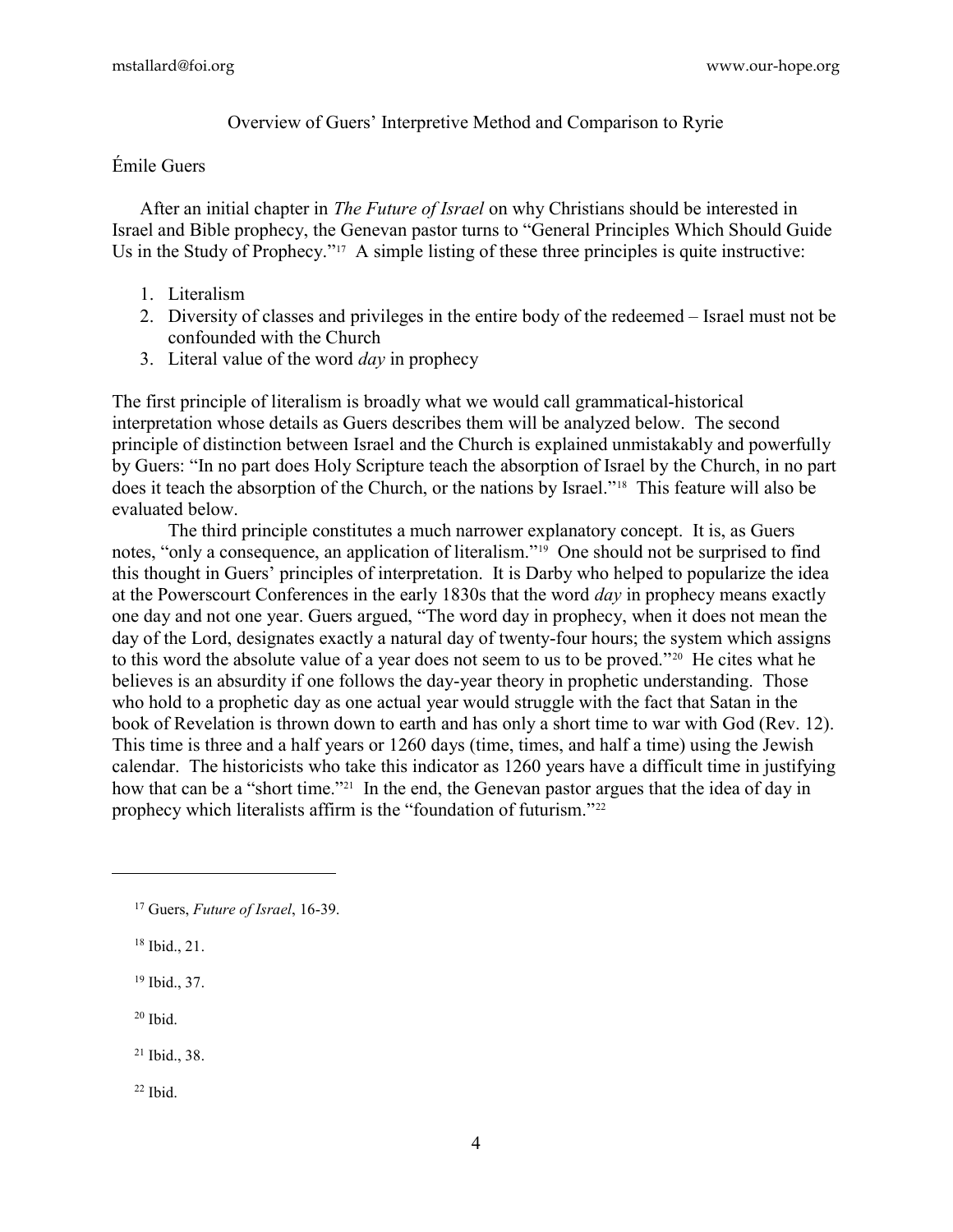All of these three principles (literalism, distinction between Israel and the Church, literal value of the word *day* in prophecy), in Guers' words, are summed up in the first one – literalism.<sup>23</sup> The distinction between Israel and the Church and the literal view of day flow out of literal interpretation. "This was the principle to which the early Christians conformed in the interpretation of prophecy" according to Guers. He finishes with an exhortation: "Let us return to that true principle, that of the Scriptures, and the early Christians."24 In light of these general principles delineated by Guers, a comparison to Ryrie should bear some fruit.

#### Charles Ryrie

Over a century later, Ryrie, who had never heard of Guers,<sup>25</sup> attempted to summarize what he believed to be the core characteristics of dispensationalism. The theological landscape of Ryrie's time in 1965 had changed dramatically from what Guers experienced. By Ryrie's time, in North America dispensationalism had become a leading evangelical option in Bible interpretation. This may have affected the way his points were worded since there is a certain polemical tone to Ryrie's presentation. He is defending the dispensational tradition from the covenant theology critics. The criticism had grown in proportion to the success dispensationalism was having in the twentieth century.

In making the case for dispensationalism, Ryrie gave what he called the *sine qua non* or essential aspects of dispensationalism.26 In a three-fold description of salient points, Ryrie begins by highlighting the distinction between Israel and the Church. He notes, "This is probably the most basic theological test of whether or not a man is a dispensationalist, and it is undoubtedly the most practical and conclusive. A man who fails to distinguish Israel and the Church will inevitably not hold to dispensational distinctions; and one who does, will."27 In this way, Ryrie believes that the main indicator of where one stands on this issue is the difference between Israel and the Church.<sup>28</sup>

Next, Ryrie discusses consistent literal interpretation as his second essential element of dispensationalism. He makes it clear that the distinction between Israel and the Church is grounded in this hermeneutical point. The term consistent means that all the Bible is approached the same way. Prophecy is interpreted using grammatical-historical interpretation just like other parts of the Bible. There is no special "prophetic hermeneutic" such as allegory assigned to prophetic portions of holy writ. There is no ambiguity in Ryrie's wording: "it [literal

<sup>23</sup> Ibid., 39.

 $24$  Ibid.

 $\overline{a}$ 

<sup>27</sup> Ibid., 45.

 $28$  This does not mean that dispensationalists see no continuity between Israel and the Church. See my paper from last year's 2015 Council entitled "What Do Israel and the Church Share?"

<sup>&</sup>lt;sup>25</sup> When Dr. Ryrie came to speak at Baptist Bible Seminary several years ago, he informed me that he had never seen the work of Guers.

<sup>26</sup> Ryrie, Dispensationalism Today, 44-47.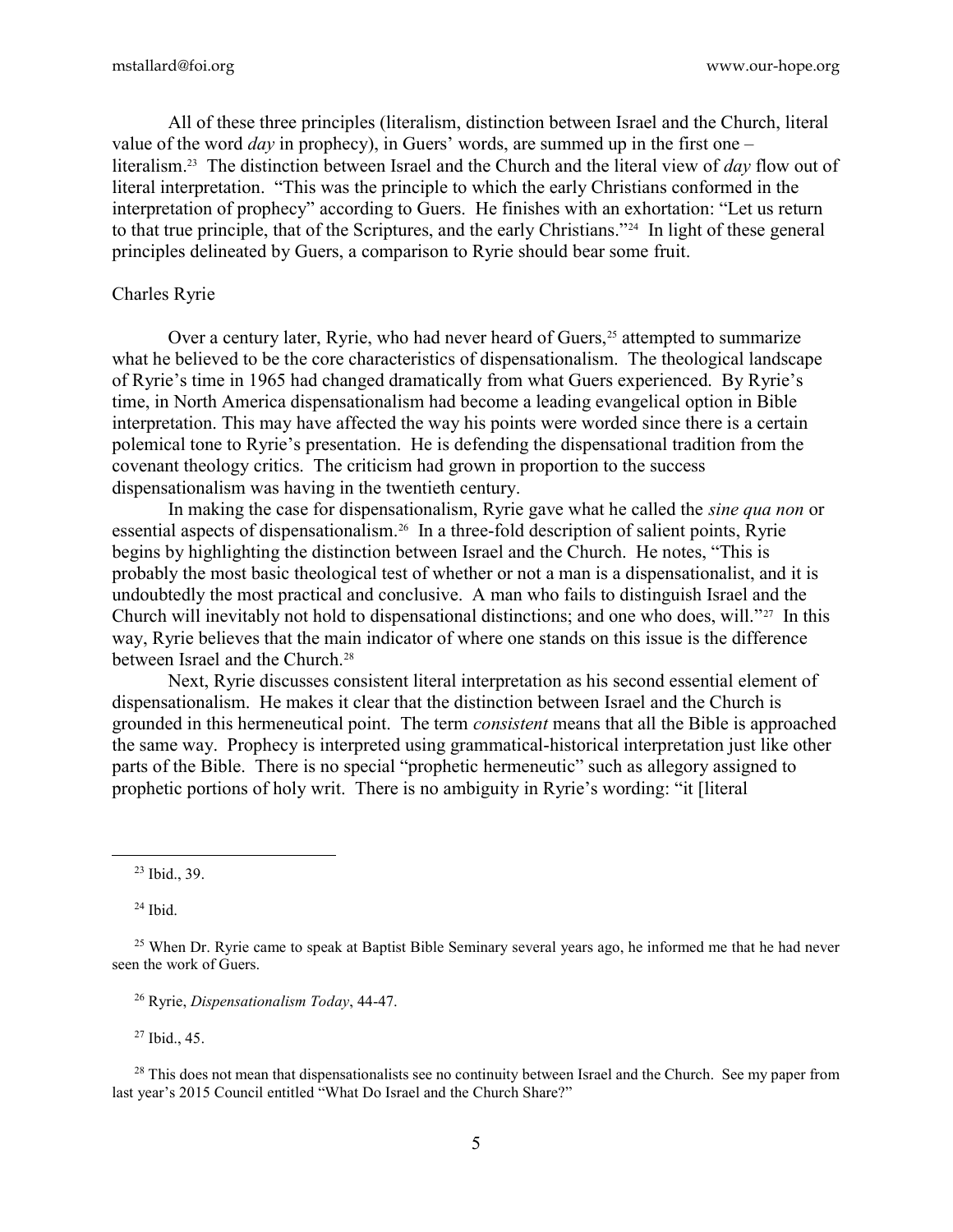interpretation] is interpretation that does not spiritualize or allegorize as nondispensationalism does."29 In fact, "consistent literalism is the basis for dispensationalism."<sup>30</sup>

 The third essential point in Ryrie's outline is the doxological unifying theme of the Bible or the doxological purposes of God in biblical history.<sup>31</sup> Here the dispensational scholar notes with clarity that individual redemption is not the only purpose of God in history.<sup>32</sup> Although such redemption is a major purpose of God, it does not consume all of theology as it does in the Reformed approach. Covenant theologians have long complained about dispensationalism's penchant for diversity in the Bible.33 They view this as no different than higher critical methods which chop up the Bible into various parts leaving fragments and scraps on the table. According to these thinkers, dispensationalism has no unifying theme with which to make sense of the entire Bible's story. Ryrie's retort is to demonstrate that God's purpose in history is doxological and not merely soteriological. In this way, the unifying principle of the Bible as understood by dispensationalists is fully God-centered and not man-centered.

## Guers and Ryrie

The similarities between Guers and Ryrie are obvious by means of a casual review.<sup>34</sup>

|   | Guers)                                                                           | Ryrie                                               |
|---|----------------------------------------------------------------------------------|-----------------------------------------------------|
|   | <b>Literalism</b>                                                                | Distinction between Israel and the<br><b>Church</b> |
| 2 | The diversity of classes and<br>privileges in the entire body of the<br>redeemed | <b>Consistent literal interpretation</b>            |
|   | The literal value of the word $day$ in<br>prophecy                               | Doxological unifying theme of the Bible             |

The first two points are essentially the same. The difference in order is merely cosmetic and a choice of presentation. Both Guers and Ryrie affirm strongly that the distinction between Israel and the Church is rooted in literal interpretation of prophetic Scripture.

<sup>30</sup> Ibid., 97.

 $\overline{a}$ 

<sup>31</sup> Ibid., 46-47, 98-105.

<sup>32</sup> This point actually leads to a different philosophy of history for dispensationalism compared to covenant theology and also shows how the dispensations and covenants (for which there is not a one to one correspondence) function uniquely when taken at face value.

<sup>33</sup> Ryrie reacts to Oswald T. Allis on this point (98-99). See Allis, "Modern Dispensationalism and the Doctrine of the Unity of the Scriptures," The Evangelical Quarterly 8 (January 1936): 24. The 1930s saw a strong point and counterpoint debate that was sometimes vociferous. The success of the Scofield Reference Bible and the spread of dispensationalism in North America at this time led to this hotly contested interaction.

<sup>34</sup> I provided a similar chart in Mike Stallard, "Emile Guers," 44. I have made minor modifications here.

 $29$  Ryrie, *Dispensationalism Today*, 45.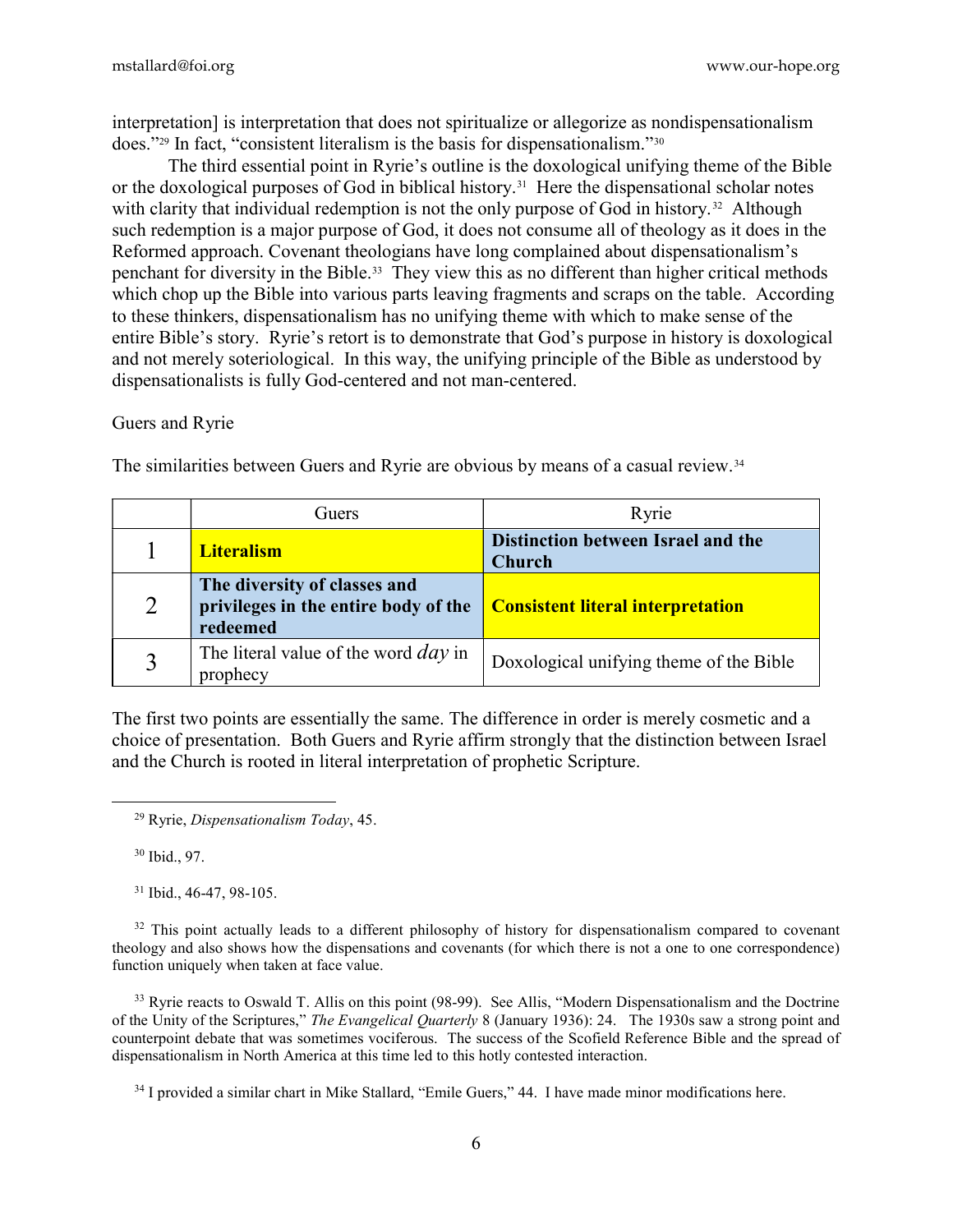However, concerning Ryrie's third point, the doxological unifying theme of the Bible, one notices right away that there is no counterpart in Guers' list of basic interpretive principles. This does not mean that Guers' does not have this feature in his overall approach. He simply does not record it as one of the three main features of his method in The Future of Israel. Nonetheless, Guers notes that the truth of passages like Galatians 3:28 and the arrival of God's plan for the Church "does not hinder the Jewish nation, as such, from remaining for ever distinct from the Church and the nations."35 The fact that Guers has written a book on the future of national Israel shows that he believes that God is doing more in history than individual redemption. That he mentions the nations may also point in the same direction. One would have hoped to see more from Guers on this point, but the conclusion that Ryrie and Guers agree may be a safe assessment. Both Ryrie and Guers seem to be historically conditioned in their statement of point three. They are responding to specific concerns of their own time and place. Guers' discussion of the word *day* in prophecy involves largely exegetical details that are usually assumed in Ryrie's time. Ryrie's words about the doxological unifying theme of the Bible are a systematic theology treatment. This historical context, however, cannot be used to dismiss the first two points which do not seem to be historically conditioned in the same way. This comparison of Guers to Ryrie leads to the clear affirmation that there is continuity concerning methodological issues in the history of dispensationalism. It is not best to state that Ryrie's sine qua non is a new synthesis.<sup>36</sup>

#### Guers and Literal Interpretation

Guers' discussion of literal interpretation in *The Future of Israel* would be at home to some degree in modern discussions of evangelical hermeneutics. Under the umbrella heading of literalism, he asserts three chief forms of prophetic facts yielded by the text: (1) the figurative or metaphorical form, (2) the symbolic form, (3) the literal, positive, historical form.<sup>37</sup> The difference between figures and symbols is that for figures there is a "borrowing" of "images in the order of ordinary and natural things" while for symbols, images are taken from "an order of supernatural and superhuman things."<sup>38</sup> The example Guers gives of a simple figure of speech

 $\overline{a}$ 

<sup>&</sup>lt;sup>35</sup> Guers, *Future of Israel*, 21.

<sup>36</sup> I made this point in "Emile Guers," 44-46.

<sup>&</sup>lt;sup>37</sup> Guers, *Future of Israel*, 16.

<sup>&</sup>lt;sup>38</sup> Ibid. Debate on how to label various figures of speech will always exist. The ultra-dispensationalist E.W. Bullinger has given interpreters the most complete analysis of figures of speech ever compiled in Figures of Speech Used in the Bible (London: Messrs. Eyre and Spottiswoode, 1898). Bullinger's massive tome is still valuable today although the sheer volume of it demonstrates the difficulty in sorting out and categorizing various figures of speech. His example also shows that the larger developing dispensational tradition did not overlook the category of figures of speech as it focused on literal interpretation. Dispensationalists (as well as other Bible interpreters) have been accused of being simplistic when it comes to interpreting figures of speech. See D. Brent Sandy, Ploughshares and Pruning Hooks (Downers Grove, IL: InterVarsity Press, 2002).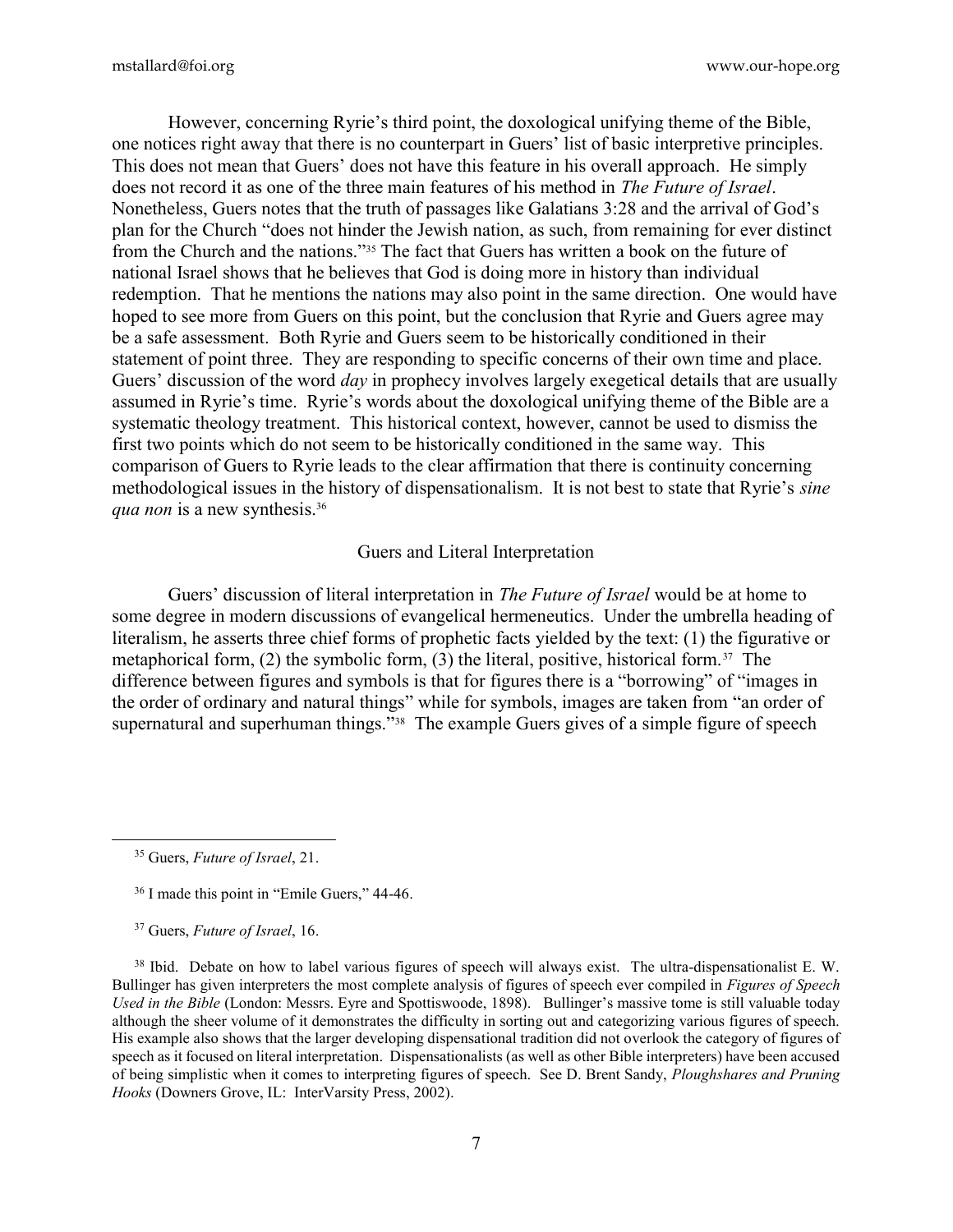would be a woman representing a nation. He does not cite a passage in this initial statement. The example of symbolic language would be the monstrous beasts of Daniel and Revelation.<sup>39</sup>

These three forms found in prophetic texts "alternately clothe prophecy" in Guers' words.40 To illustrate, Guers explains that all three forms communicate the prediction of the Second Coming: figurative language (Isa. 63), symbolic language (Rev. 19:11-12), and "simple, natural, ordinary language" (Isa. 26:21). Similarly, he notes that the coming restoration of Israel, the chief subject of his book, is predicted in figurative terminology (Isa. 52:1-2), symbolic language (Eze. 37), and "simple, literal, and historical language" (Zech. 14:10-11). Sometimes it is difficult to assess distinctions in Guers' figurative and symbolic categories as he uses them in his book. He is wrestling, like us, with what the text yields -- what we would normally label as grammatical-historical interpretation. In all of this discussion, it is not clear that Guers makes a distinction between literal interpretation as a hermeneutical title for grammatical-historical interpretation, which encompasses all contextual and textually-based interpretation, and literal as the opposite of figurative or symbolic. It is impossible, however, to miss the focus on textuallybased interpretation at the heart of Guers' handling of prophecy in the Bible. Ultimately, the Genevan pastor believes that the "meaning which springs most naturally from the reading of the Word of God, is also in general that which inspires us with the most confidence."<sup>41</sup>

### Rules of Literalism

 While literal interpretation itself is a kind of rule as seen above, Guers mentions more detailed aspects of literalism as he understands its use. First, he declares that the "most simple interpretation of the prophecies seems also the only true and admissible one, when it is not contrary to Scripture nor to reason."42 An elaboration follows: "in other words, when it is not absurd, nor contrary to the Bible." In discussing this issue, Guers gives the following description:

All that prophecy presents of facts in simple, natural language, whether more or less mixed with these metaphorical expressions we meet with continually in the most ordinary language, we will take, according to the letter, not considering ourselves free to interpret figuratively that which is not out of the order of natural things, whose direct meaning is clear, evident, and capable of a literal realization, for example, Rev. xx.<sup>43</sup>

Several important points emerge from this statement: (1) there exists in prophetic passages a mixture of natural and metaphorical language; (2) even in such cases the default interpretive rule

<sup>41</sup> Ibid., 19.

 $\overline{a}$ 

<sup>42</sup> Ibid., 17.

43 Ibid.

<sup>&</sup>lt;sup>39</sup> A distinction between prophetic language and apocalyptic genre is not a question that emerges with any detail in Guers' writings.

<sup>40</sup> Guers, Future of Israel, 16.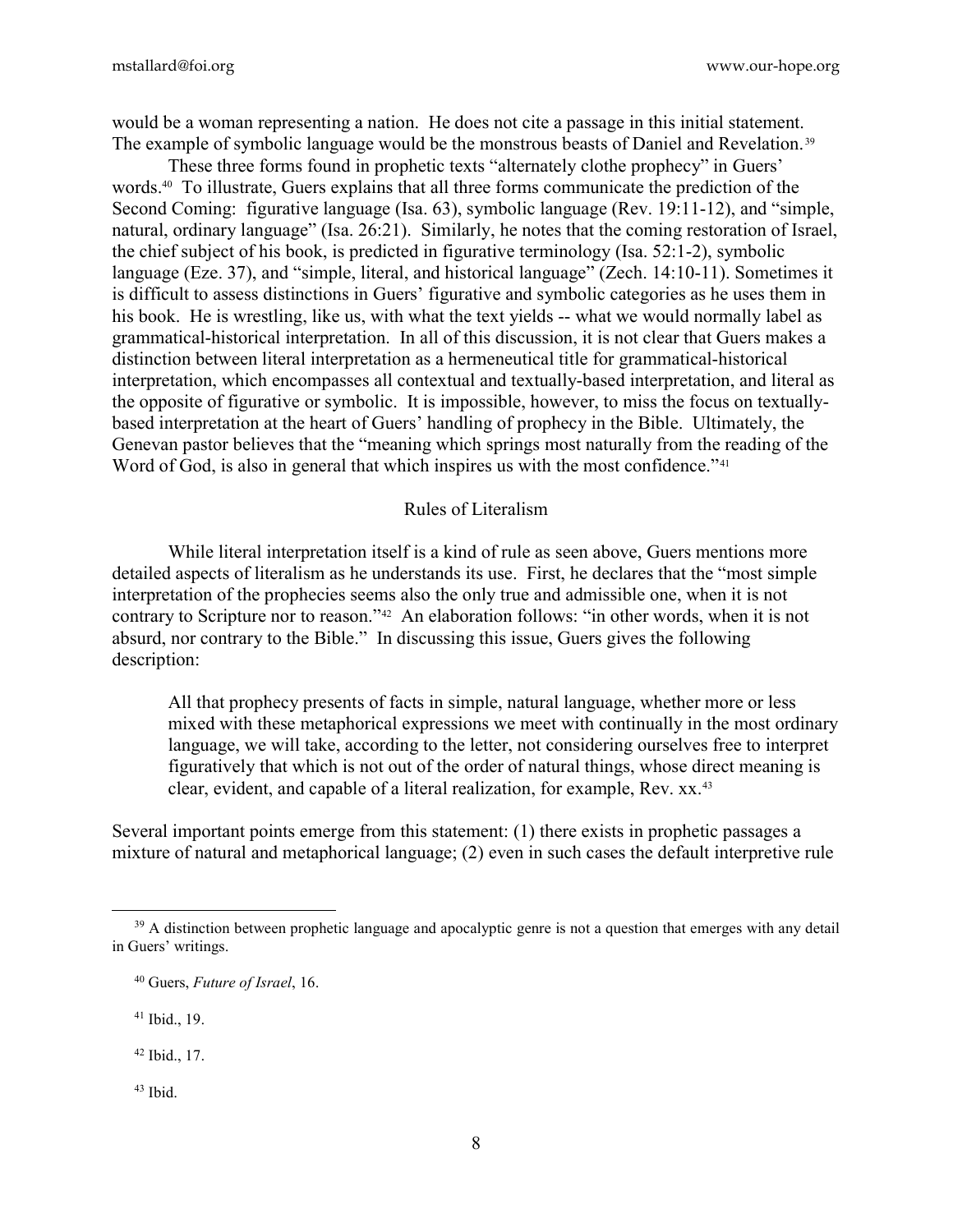is literalism; (3) one is bound to the interpretive letter unless there is something out of the ordinary in a passage; (4) Guers is clearly premillennial as a result!

 Secondly, Guers teaches that context is a key to establish literalism. After noting the standard argument that Second Coming predictions should be understood literally since First Advent predictions were fulfilled in a straight forward way, he acknowledges the use of levels of context. At the simplest level, if a figure of speech or a symbol appears in a text and in the same passage elsewhere there is a literal expression of the same idea, "the literal passage ought to explain the symbolic passage."<sup>44</sup> Guers appears to see this as common sense about how language works: "Simple, ordinary, positive language always surpasses metaphorical language; the historical form will always interpret the emblematical form."<sup>45</sup> Lurking in the background is an aversion to subjective interpretation: "instead of asking our imaginations, always too ready to wander, the explanation of a figure or a symbol, we will accept, in the true submission of faith, that which God Himself has already given of it."46 In doing this, Guers once again is pushing toward a textually-based interpretation that avoids subjective or theological intrusions.

 Another level of context is found in the use of parallel passages (an example of analogy of Scripture). As an illustration, Guers comments that within the book of Daniel, chapters 2 and 7 inform each other as the book is read as a whole. Furthermore, there is interpretation of the symbols within the book itself which must be taken seriously – "first the emblematic sign, then its explanation in literal language."47 While not using the terminology, he is asserting the development of a biblical theology of the entire book of Daniel without resort to other unnecessary sources.48 Then, he moves to the book of Revelation: "As to the Apocalypse, the symbols there used generally find their explanation in Daniel, or should be interpreted by means of analogy and general harmony." Again, without using the terminology, Guers is practicing the significance of progressive revelation for interpretation. To wrap up the discussion of levels of context, Guers notes, "In reading figurative or symbolic prophecies, let us take their meaning according as it is given in the chapter or book we are studying, if it is not found there, let us seek for it in other parts of Scripture by the aid of parallelism, and let us not admit it till we find it is sustained throughout the prophecy which is occupying us."<sup>49</sup> In the end, all levels of context should yield an interpretation that makes sense and is textually based. Much of The Future of Israel demonstrates in practice these stated principles and features of literalism.

Literalism, Israel, and the Church

 Guers' second main principle of interpretation is the distinction between Israel and the Church. After stating the axiom, he immediately notes in language we could anachronistically

 $45$  Ibid.

 $\overline{a}$ 

<sup>46</sup> Ibid., 18-19.

<sup>47</sup> Ibid., 19.

<sup>48</sup> Ibid.

49 Ibid.

<sup>44</sup> Ibid., 18.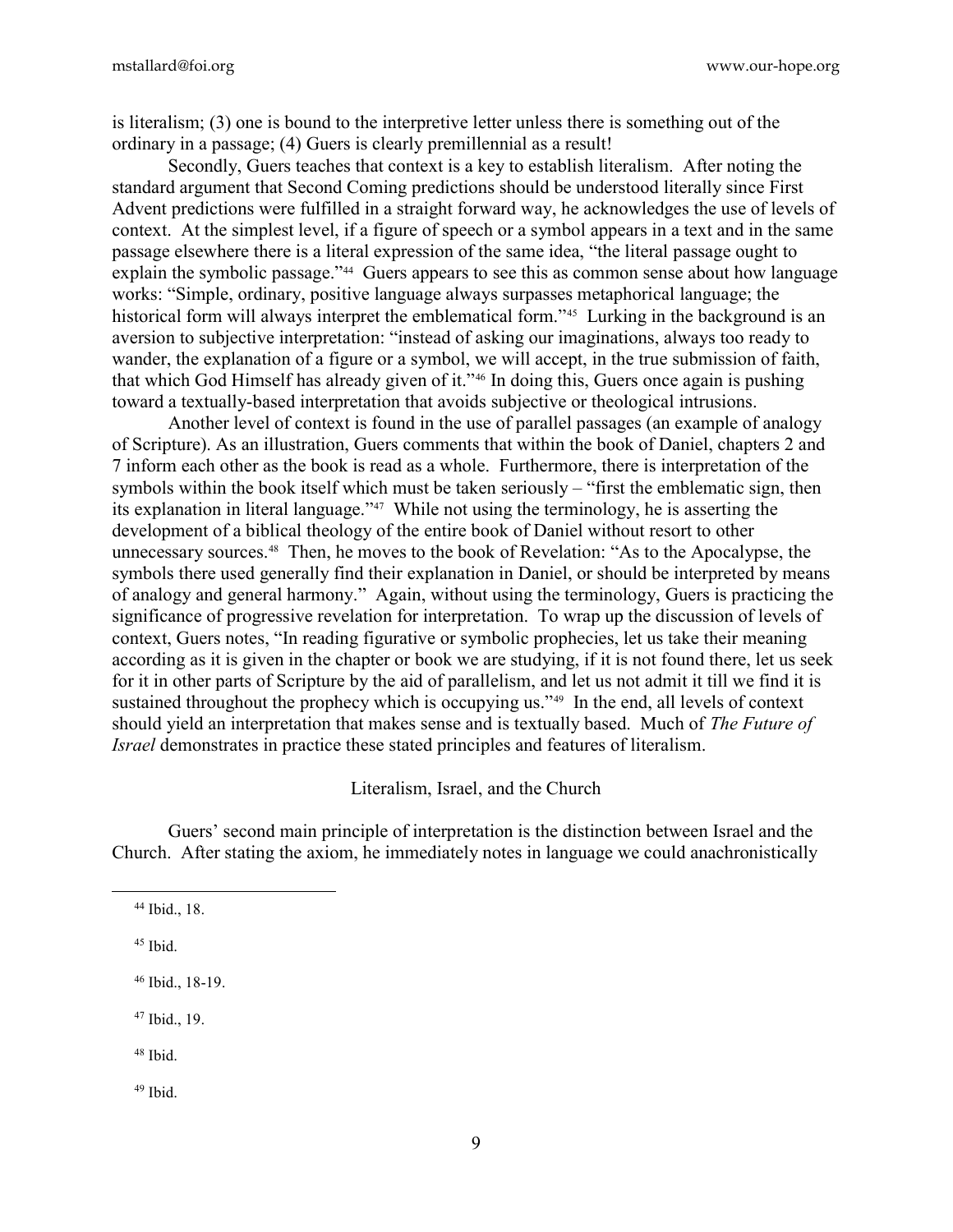mstallard@foi.org www.our-hope.org

call Ryrie-like, "This principle is strictly comprised in literalism; it is at the basis, only a consequence, an application of it."<sup>50</sup> The Future of Israel gives more space to the distinction between Israel and the Church than it does to literalism even though literalism is a foundation. This is, no doubt, due to the subject matter of the book. Toward the end of this section, however, the Genevan pastor eloquently revisits the hermeneutical issue with potent language.

When we read a prophecy of the Old Testament, let us commence by establishing its first direct literal Jewish sense; then on that basis, let us build the second allegorical meaning; let us interpret it before applying it; then our personal and practical applications will be only more complete and striking, and read in this way the chapters we have mentioned (Jer. xxxi.; Ezekiel xxxvi.), and many others, will no longer present any difficulty. But on the principle of interpretation, which sees a metaphor everywhere, in every part a mystical meaning, always substituting the secondary application for the original signification, prophecy assumes a false colour, it becomes perverted, forcibly nullified by being allegorized; a veil is put before our eyes, the facts do not correspond with the words, the sacred text must be twisted, and put in a straight waistcoat to conform it to our traditional systems, and to make it say what it does not say, what it refuses to say; prophecy becomes diminished, impoverished, it sickens in *de-literalizing*, in *de-judaizing* it, it loses its amplitude, its beauty, its fullness; its moral applications have neither the same life, nor the same interest, nor the same variety, nor the same savour.<sup>51</sup>

Several elements of this remarkable statement must be examined. First, by "second allegorical meaning" Guers is referring to application or, in later Hirschian terms, significance. Notice he immediately uses the concept of application after using the word allegorical. Later in the quote he negatively uses the term *allegorized* to speak of the interpretation of meaning.

Second, Guers is pointing us to the Jewish character of the Old Testament. God used Jews to give us the Old Testament. There is a historical context to be faithfully observed. This context is Jewish. As a result one cannot read later non-Jewish, Church experience or developments into the Old Testament text. It simply cannot be divorced from its Jewish character by following tradition. His two sample passages are new covenant predictions. They cannot be viewed as "Church only" truth. The promises to Israel cannot be annulled.

Third, prophecy cannot be de-literalized. That is, it cannot be stripped of its powerful and literal truth. It must be taken at face value. One must go where God goes. The Genevan pastor adds the term *de-judaizing* here as well. This reinforces what has been said about the Jewish character of the Old Testament. But, more than that, the term shows that a literal interpretation is following the intended textual meaning for the Jews when the text was actually written and given to them as a people. In the teaching of Guers' book, this means more than anything that there is a future for the Jewish people and national Israel: "The restoration of this people is the principal subject of Old Testament prophecy."<sup>52</sup>

 $\overline{a}$ 

<sup>50</sup> Ibid., 21.

 $51$  Ibid., 36. Emphasis is given by Guers. I have dealt with parts of this statement in a different context. See Mike Stallard, "Rediscovery," 67-69.

<sup>52</sup> Guers, Future of Israel, 372.